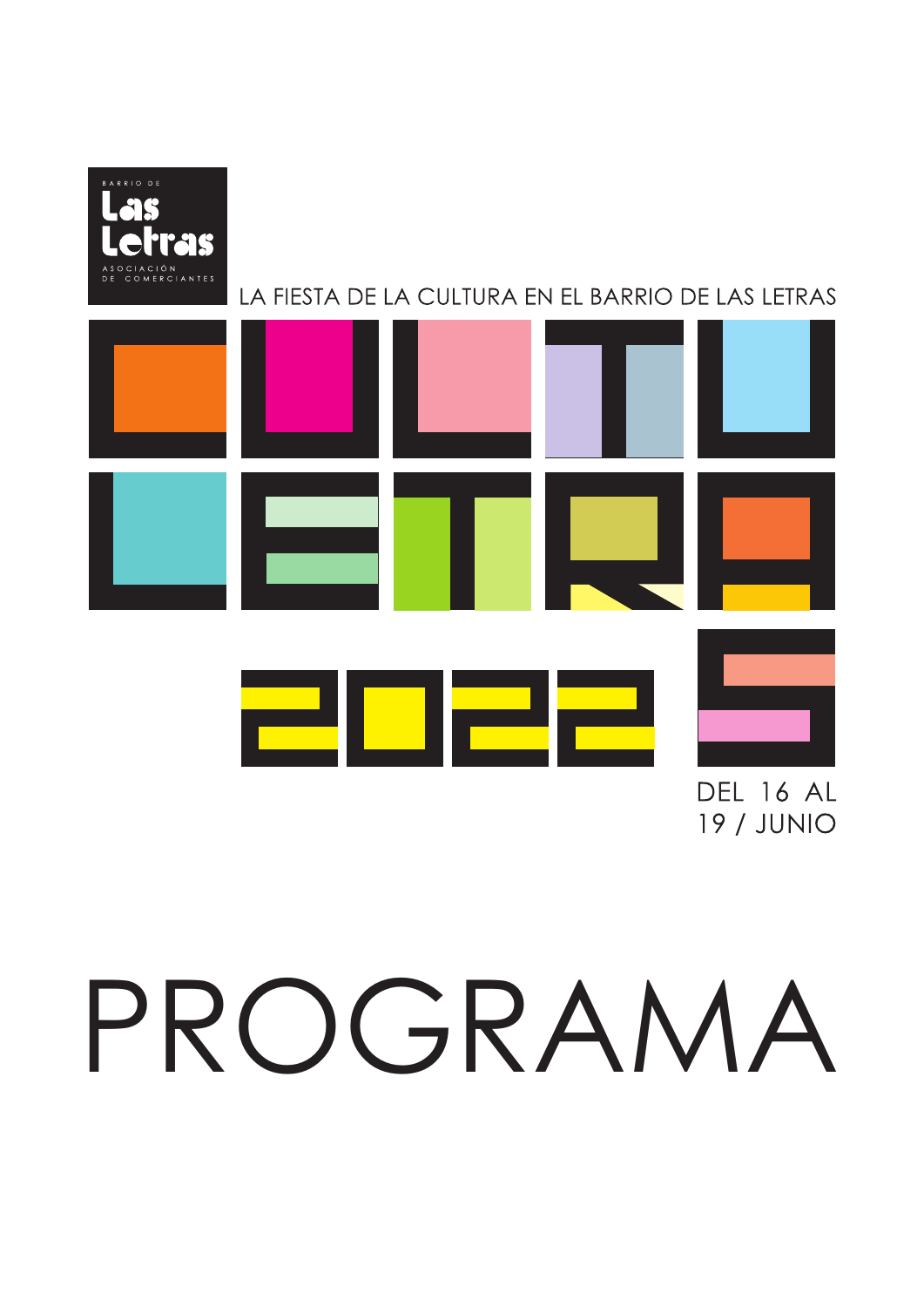

### JUEVES, 16 DE JUNIO DÍA DE LAS LETRAS

EXPOSICIÓN CARICATURAS DE LITERATOS EN LAS LETRAS. DISTINTOS PUNTOS DEL BARRIO

PIANO CON CANTANTES EN **CAIXAFORUM 18,00 A 20,00 HORAS.** CALLE CENICERO

RECORRIDO **BLOOM'S DAY SOY DE LA CUESTA Y TURISMO DE IRLANDA** DISTINTOS PUNTOS DEL BARRIO

VISITAS GUIADAS EDIFICIO **CAIXAFORUM 11 HORAS**. CALLE CENICERO

VISITAS GUIADAS EXPOSICIÓN "COMICS" **CAIXAFORUM 17,00 y 18,00 HORAS**. CALLE CENICERO

VISITAS GUIADAS **CASA MUSEO LOPE DE VEGA 12,00 A 17,00 HORAS**. CALLE CERVANTES

RUTA LIBRERÍAS Y EDITORIALES

**10,00 A 20,00 HORAS**. *SE REALIZARÁN ACTIVIDADES, PROMOCIONES Y EXPOSICIONES EN DISTINTOS ESTABLECIMIENTOS DEL SECTOR. DISTINTOS PUNTOS DEL BARRIO*

ENTRADAS ENSAYO GENERAL **TEATRO ESPAÑOL 19,00 HORAS**. CALLE PRÍNCIPE, 25

PRESENTACIÓN COLECCIÓN CÁPSULA DE **CALZADOS FRANJUL** "HOMENAJE AL SIGLO DE ORO". CALLE LOPE DE VEGA, 11

VISITA GRATUITA **TABLAO VILLA ROSA 11,00 a 13,00 HORAS.** PLAZA DE SANTA ANA, 15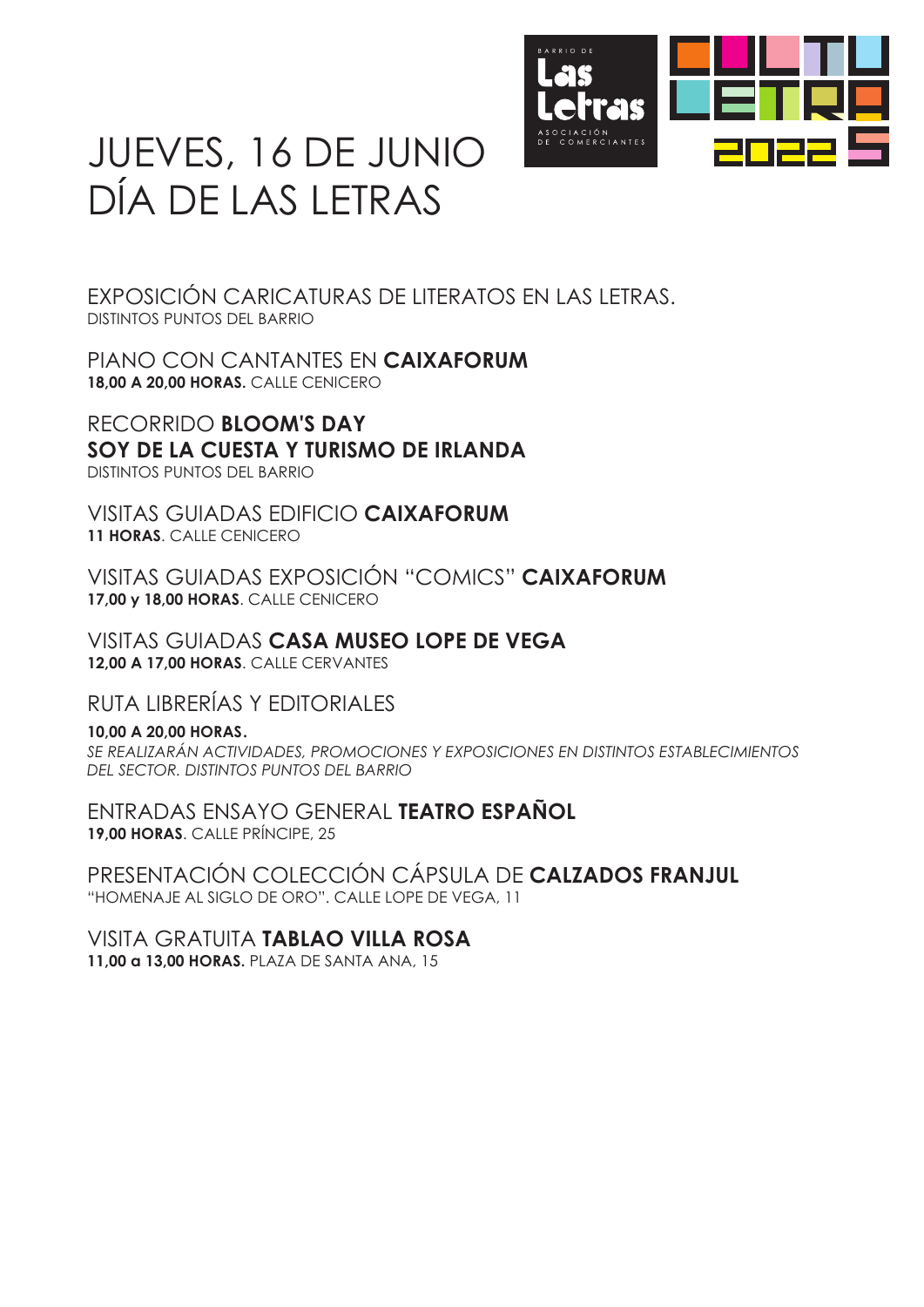

## VIERNES, 17 DE JUNIO DÍA DE LAS BELLAS ARTES

EXPOSICIÓN CARICATURAS DE LITERATOS EN LAS LETRAS DISTINTOS PUNTOS DEL BARRIO

RUTA GALERÍAS DE ARTE ,ANTICUARIOS Y BELLAS ARTES **10,00 A 20,00 HORAS** *SE REALIZARÁN ACTIVIDADES, PROMOCIONES Y EXPOSICIONES EN DISTINTOS ESTABLECIMIENTOS DEL SECTOR. DISTINTOS PUNTOS DEL BARRIO*

VISITAS GUIADAS EDIFICIO **CAIXAFORUM 11,00 HORAS**. CALLE CENICERO

VISITAS GUIADAS EXPOSICIÓN "COMICS" **CAIXAFORUM 17,00 y 18,00 HORAS.** CALLE CENICERO

VISITAS GUIADAS **REAL ACADEMIA DE LA HISTORIA 10,00 A 13,00 HORAS**. CALLE AMOR DE DÍOS

VISITAS GUIADAS **CASA MUSEO LOPE DE VEGA 12,00 A 17,00 HORAS.** CALLE CERVANTES

**CUENTACUENTOS 19,00 HORAS.** CALLE HUERTAS JUSTO AL CES

HOMENAJE Y LECTURA "ELENA FORTÚN" EN **ATENEO 19,00 HORAS**. CALLE PRADO

VISITA GRATUITA **TABLAO VILLA ROSA 11,00 a 13,00 HORAS.** PLAZA DE SANTA ANA

PRESENTACIÓN Y FIRMA DEL LIBRO *VIDAL TENÍA QUE MORIR* DE JUAN NOVO CUADRAPANI. **MERCADO DE ANTÓN MARTÍN 19,00 HORAS**

ACTIVIDAD "EL MURAL DEL CLIMA" **IMPACT HUB**, CALLE ALAMEDA**DE 17,00 A 19,00 HORAS.**

*CONSISTE EN UNA ACTIVIDAD/TALLER QUE ENTRELAZA EL MUNDO DE LA CULTURA CON LA SENSIBILIZACIÓN CON LOS PROBLEMAS DEL CAMBIO CLIMÁTICO MEDIANTE ACTIVIDADES CIENTÍFICO LÚDICAS.*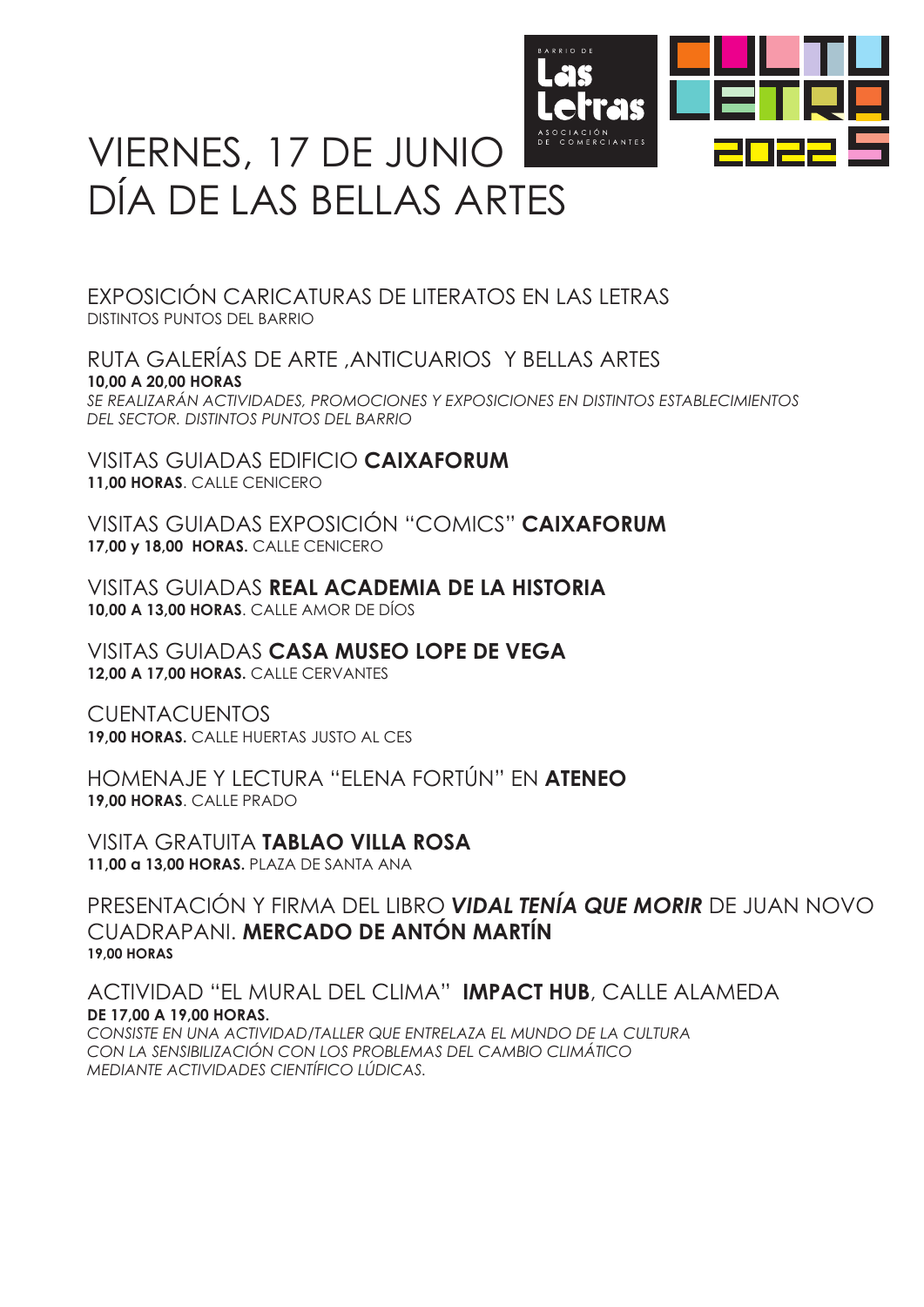

# SÁBADO 18 DE JUNIO

EXPOSICIÓN CARICATURAS DE LITERATOS EN LAS LETRAS DISTINTOS PUNTOS DEL BARRIO

MERCADO DE LAS RANAS **12,00 A 21,00 HORAS.** CALLE HUERTAS

EXHIBICIÓN DE ESGRIMA **13,00 A 14,00 HORAS.** PLAZA DE SANTA ANA

**CUENTACUENTOS 11,00 HORAS.** CALLE HUERTAS JUNTO AL CES

ACTIVIDAD FAMILIAR **CAIXAFORUM** "PEQUEÑOS CINÉFILOS": PELÍCULA "FANTÁSTICO MR. FOX" **11,30 HORAS.** CALLE CENICERO

 CONCIERTO DRAMATIZADO "EN LOS REINOS DE ESPAÑA" **CASA MUSEO LOPE DE VEGA 12,00 Y 19,00 HORAS**. CALLE CERVANTES

VISITAS GUIADAS **CASA LOPE DE VEGA 12,00 A 17,00 HORAS.** CALLE CERVANTES

CONCIERTO PROYECTO PIEZA CLAVE. **COLEGIO PALACIO VALDÉS 12,00 HORAS.** PASEO DEL PRADO

VISITA GRATUITA **TABLAO VILLA ROSA 11,00 A 13,00 HORAS**

**ACTIVIDADES ESSENTIAL FLAMENCO.** CALLE DE LA CRUZ, 26 TALLER DE FOTOGRAFÍA ENFOCADO AL TEATRO FLAMENCO PRESENTACIÓN DEL LIBRO "DISTANCIAS Y AUSENCIAS" DEL POETA MADRILEÑO ALBERTO MORATE. PRESENTACIÓN DEL DOCUMENTAL: VOCES DEL BAJO GUADALQUIVIR MICRO ABIERTO DE POESÍA Y FLAMENCO. ARTISTAS INVITADOS **13:00 HORAS** TEATRO A LAS 5, CON EL ESPECTÁCULO "7 MUJERES LORQUIANAS" **17:00 HORAS 11:00 HORAS 12:00 HORAS 12:30 HORAS**